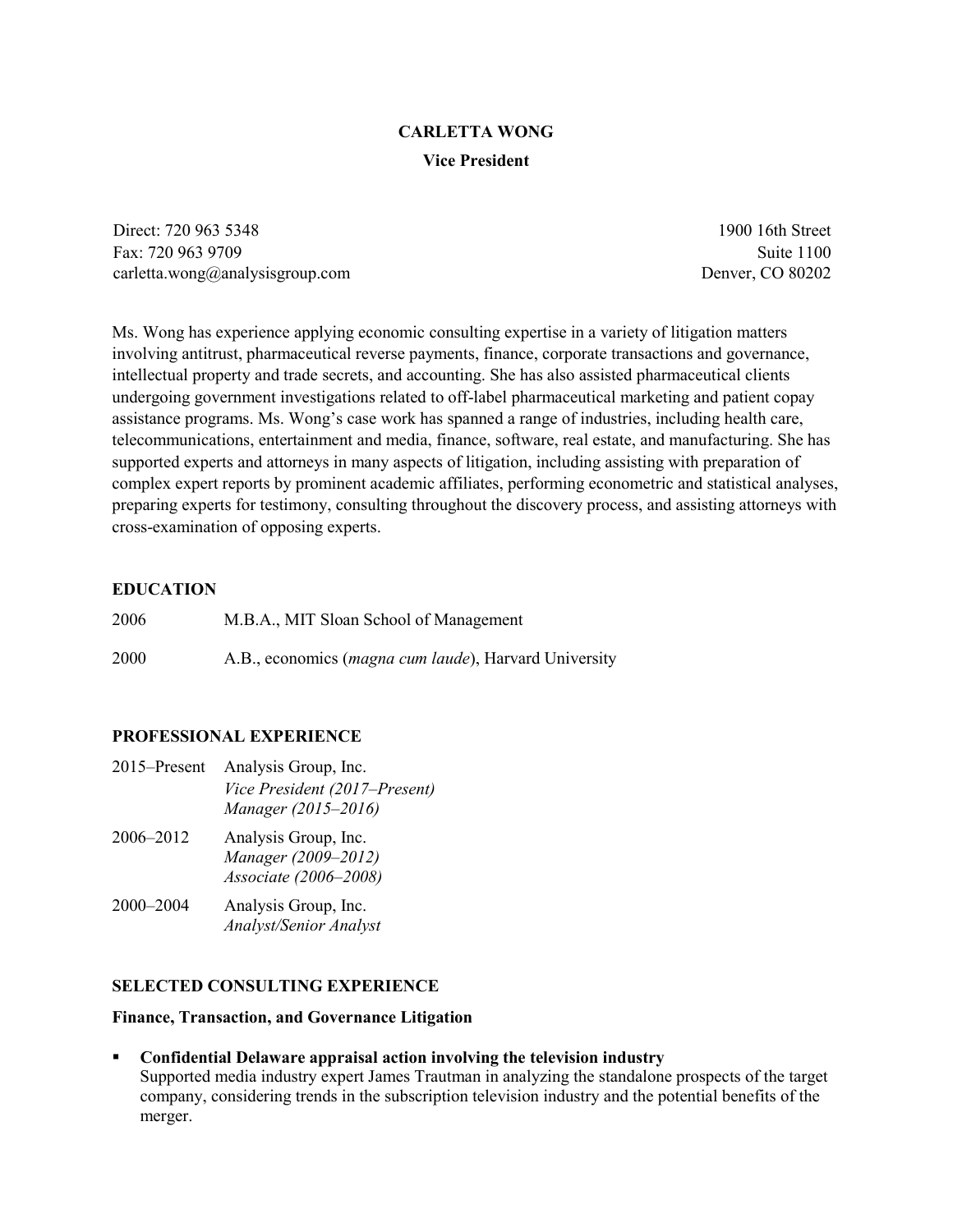**Confidential merger with material adverse effect litigation**

Supported Professor Glenn Hubbard in preparing an expert report on behalf of the acquirer, quantifying the effect of alleged material adverse events on the target's standalone value. Also supported Professor Donna Hitscherich in preparing a rebuttal expert report about industry practice for divestitures.

**Confidential alleged breach of contract regarding mortgage loan documentation**

Supported expert Lisa Murphy in assessing applicable guidelines and loan file development and handling over time, and the resulting implications for documentation available in loan files at the time of litigation.

- **Confidential alleged breach of contract regarding foreign exchange spreads** Supported expert Bruce Strombom in analyzing foreign exchange spreads for ADR cash distributions, and in critiquing plaintiffs' damages expert from a class certification perspective.
- **Confidential securities litigation in the oil industry** Supported oil industry expert Philip Verleger in the evaluation of cost overruns for refinery projects.
- **Confidential case regarding underwriting of mortgage-backed securities** Supported expert Charles Grice in evaluating a subprime lender's appraisal process.
- *Adelphia Recovery Trust v. Bank of America, et al. US District Court, Southern District of New York* Supported two corporate governance experts, Professors Ronald Gilson and Nabil El-Hage, in preparing expert reports and in deposition testimony.
- **Confidential case regarding alleged breach of contract and fiduciary duty by an investment advisor**

Supported expert Charles Porten in assessing an investment advisor's advice in light of industry standards.

- **Confidential mortgage portfolio valuation** Developed a regression model to value a subprime lender's mortgage portfolio for tax purposes in support of expert Charlotte Chamberlain.
- **Confidential securities litigation in the telecommunications industry** Supported telecommunications industry expert Gregory Rosston in a case involving allegations that materials related to a municipal bond offering to fund a cable system were misleading and fraudulent. Assessed projections provided in conjunction with the bond offering.
- **Confidential class action regarding a merger in the finance industry** Analyzed merger premiums, abnormal returns, and other merger characteristics for samples of mergers in support of expert Professor Burton Malkiel.

#### **Antitrust**

 **Confidential pharmaceutical antitrust cases involving alleged delay of generic entry** Assisted with damages rebuttal analyses on behalf of defendants in reverse payment pharmaceutical antitrust matters in support of expert Bruce Stangle. Rebutted damages claims of direct purchasers, opt-out retailers, and end payers.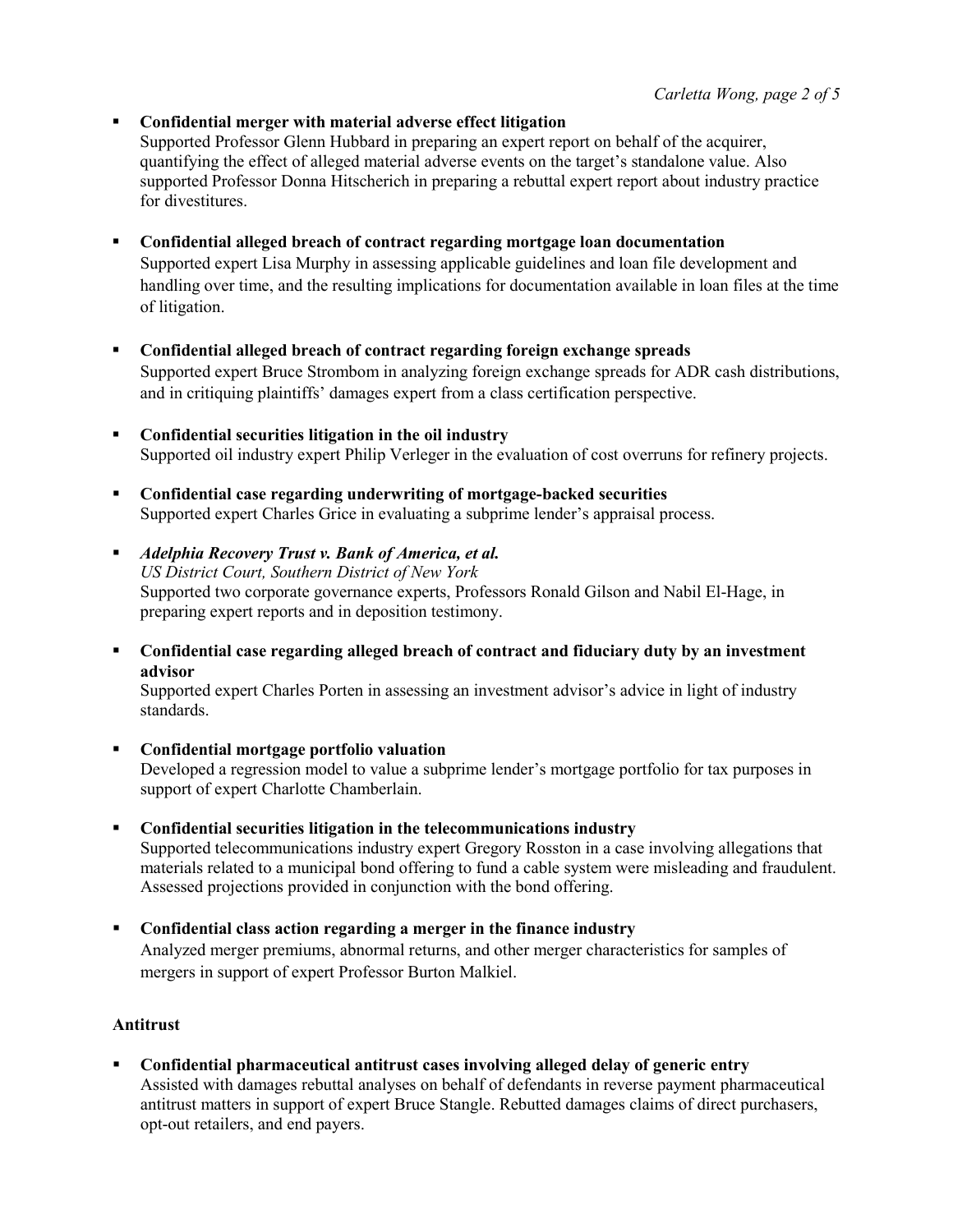- **Confidential second request assistance for a merger in the garments industry** Assisted in compiling company data to respond to a second request from the Federal Trade Commission (FTC), as well as advocacy analyses on behalf of the merging parties. The FTC approved the merger.
- **Confidential merger evaluation in the cable industry** Assisted in analyzing potential public interest benefits of a merger in the cable industry for expert Professor Michael Katz on behalf of the merging parties. The FTC approved the merger.
- **Confidential merger evaluation in the subprime loan industry** Assisted in analyzing potential competitive effects of a merger in the subprime loan industry for expert Tasneem Chipty on behalf of the US Department of Justice (DOJ).
- **Confidential antitrust class action in the pharmaceutical industry** Supported expert Professor James Hughes in addressing class certification issues for various types of class members, including patients, third-party payers, and pharmacy benefit managers.

### **Vitamins antitrust litigation**

Analyzed pricing in vitamin and cereal markets, including assessment of pass-through along complex supply chains, in support of Professor Robert Pindyck's damages analysis.

### **Brand Name Prescription Drug Litigation**

Economic analysis of competition in the retail drug industry. Supported Professor Ernst Berndt in preparing expert report and deposition testimony.

#### **Health Care**

 **Assistance regarding a government investigation of a pharmaceutical company's patient assistance programs**

Prepared exposure analyses on behalf of the pharmaceutical company in anticipation of the government's claims, and developed arguments for reducing exposure that were used to successfully negotiate a favorable settlement for the client.

**Confidential state Medicaid average wholesale price (AWP) litigation**

Supported Professor Henry Grabowski in addressing allegations that a drug manufacturer manipulated published AWPs that were relied on by a state Medicaid agency to determine pharmacy reimbursement, and critiquing the overpayment calculations submitted by an opposing expert.

**Multiple government investigations of alleged off-label pharmaceutical marketing**

Analyzed large medical and drug claims datasets to assess off-label use of pharmaceutical products dispensed through pharmacies or administered in physician offices or hospitals. Identified and quantified confounding factors other than the manufacturers' marketing that explained off-label use.

### **Intellectual Property and Trade Secrets**

 **Confidential alleged copyright infringement case involving simple network management protocol (SNMP) software**

Supported expert Justin McLean in preparing a rebuttal expert report calculating damages.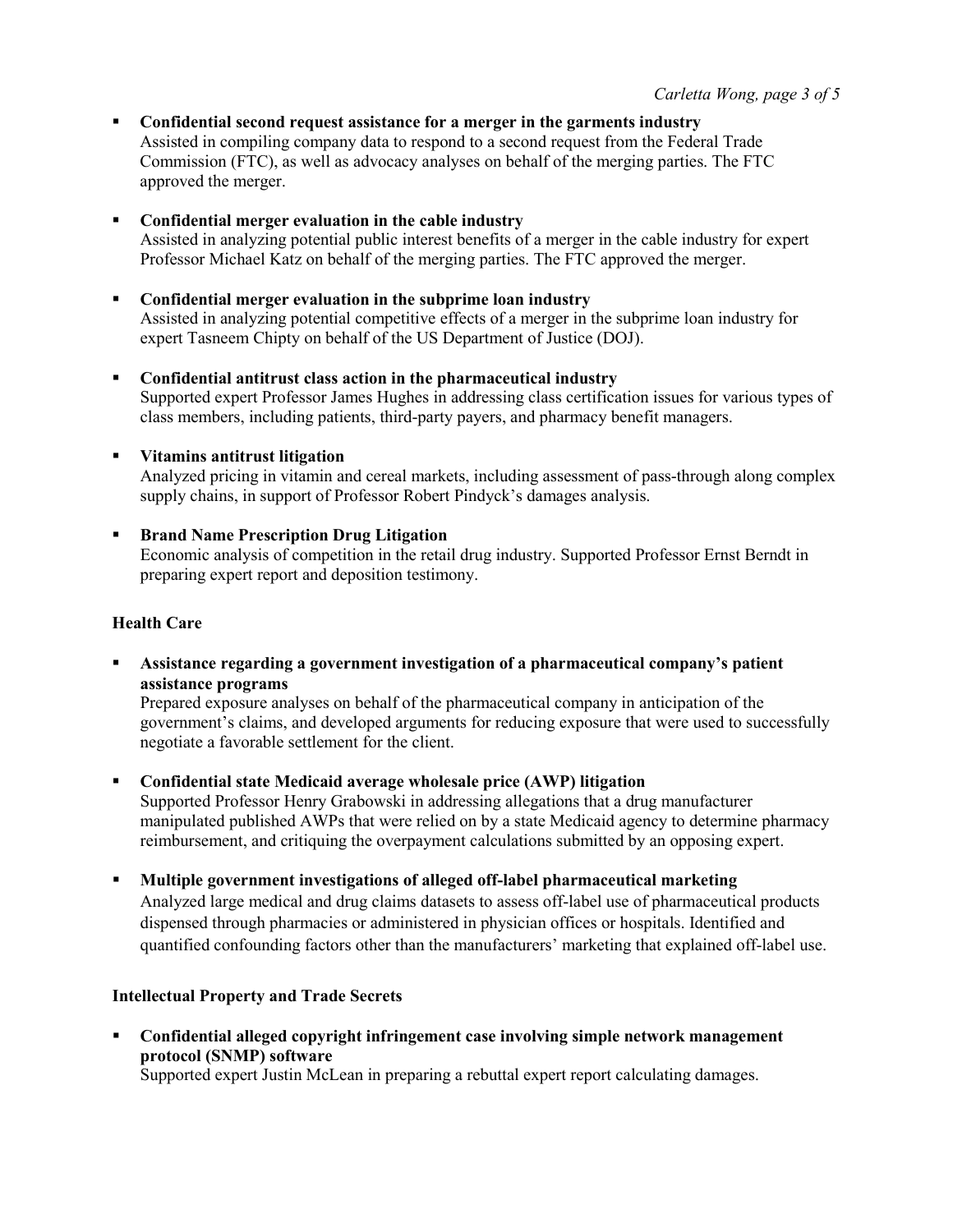**Confidential trade secret case in the industrial air pollution control industry** Assisted expert Professor Andrew Metrick in developing damages models and calculating damages from alleged theft of trade secrets and violation of non-compete contractual violations. Supported Professor Metrick at the bench trial.

## **Accounting**

**Confidential IRS transfer pricing investigation**

Assisted industry expert James Trautman on an expert report explaining the value drivers for a programming network company that was in discussions with the IRS over taxes owed from converting overseas branches to controlled foreign corporations.

### **Confidential SEC accounting investigation**

Coordinated multiple work streams across several offices in the preparation of Susan Woodward's expert report in response to an SEC investigation into a manufacturer's pension accounting and other accounting restatements, resulting in a low fine for the manufacturer. Performed equity and bond event studies.

# *In re: Retek, Inc. Securities Litigation*

*US District Court, District of Minnesota*

Reviewed and synthesized numerous case documents and depositions in order to understand the facts behind five transactions at a software company, and interpret those facts in light of relevant accounting principles. Assisted with the expert report and preparing the expert, Professor William Holder, for deposition testimony.

### **Confidential arbitration in the telecommunications industry**

Assisted in preparing an expert report and arbitration hearing demonstratives, and helped prepare the expert, William Lehr, for testimony regarding loss causation and damages in a case involving accounting fraud in the voice over internet protocol (VoIP) market. The client achieved a favorable outcome of no damages.

### **Other**

- **Confidential arbitration involving breach of contract for the development of a medical device** Supported expert Laura Stamm with damages rebuttal, including assessment of the probability of success for a nascent medical device.
- **Distant Television Signal Viewing Study for the Canadian Copyright Royalty Board** Submitted expert report in collaboration with James Trautman on behalf of a Canadian copyright collective analyzing program viewing data and proposing an allocation of royalties among collectives of programming owners.
- **Confidential false advertising class action in the homeopathic products industry** Supported expert Laura Stamm with damages rebuttal.